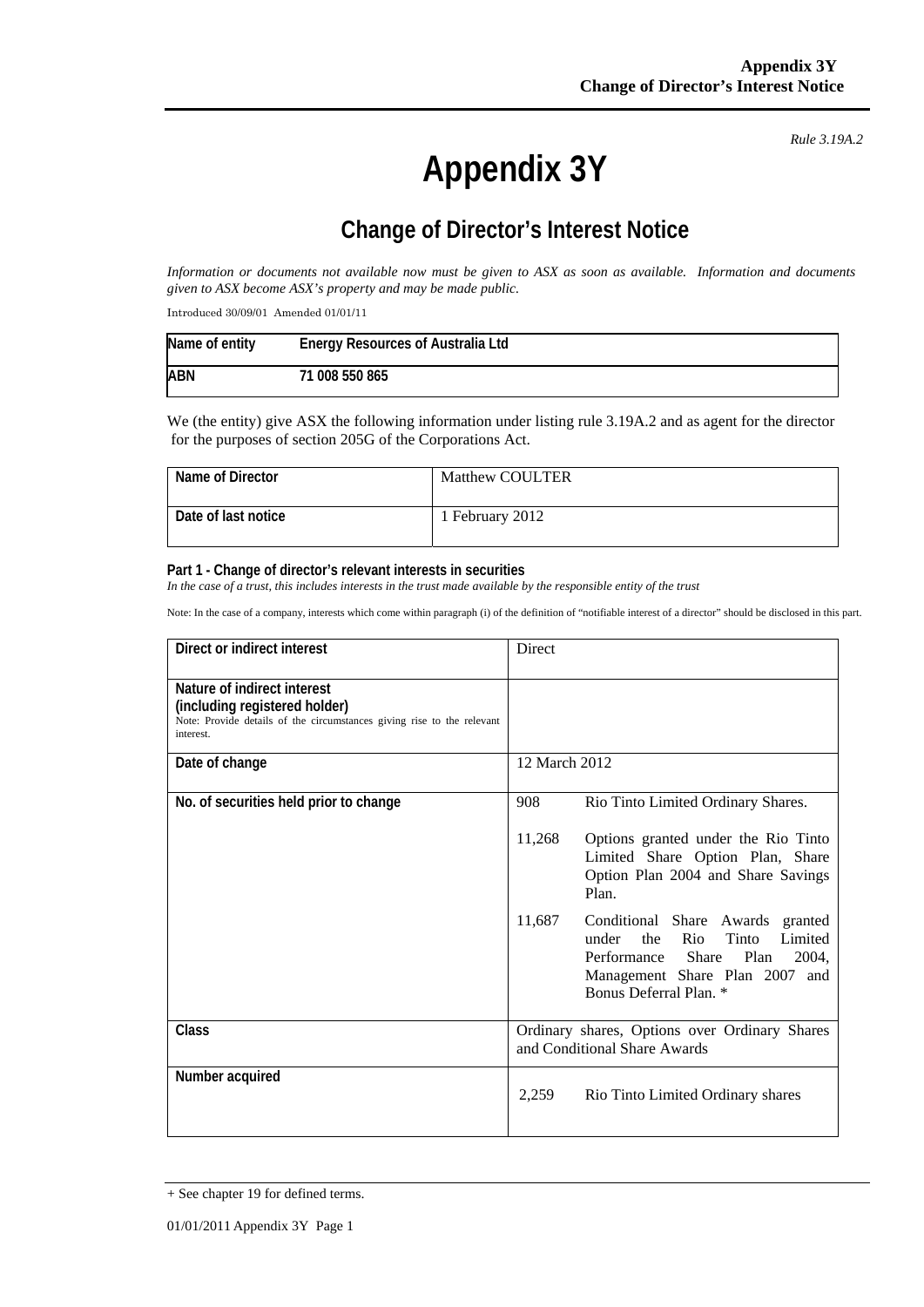| Number disposed                                                                                                                                                         | 2,259  | Options vested.                                                                                                                                                                        |
|-------------------------------------------------------------------------------------------------------------------------------------------------------------------------|--------|----------------------------------------------------------------------------------------------------------------------------------------------------------------------------------------|
|                                                                                                                                                                         | 857    | Rio Tinto Limited Ordinary shares                                                                                                                                                      |
| Value/Consideration<br>Note: If consideration is non-cash, provide details and estimated<br>valuation                                                                   |        | See "Nature of Change" below.                                                                                                                                                          |
| No. of securities held after change                                                                                                                                     | 2,310  | Rio Tinto Limited Ordinary Shares.                                                                                                                                                     |
|                                                                                                                                                                         | 9,009  | Options granted under the Rio Tinto<br>Limited Share Option Plan, Share<br>Option Plan 2004 and Share Savings<br>Plan.                                                                 |
|                                                                                                                                                                         | 11,687 | Conditional Share Awards<br>granted<br>Rio<br>Tinto<br>under<br>the<br>Limited<br>Performance<br>Share<br>Plan<br>2004,<br>Management Share Plan 2007<br>and<br>Bonus Deferral Plan. * |
| Nature of change<br>Example: on-market trade, off-market trade, exercise of options, issue of<br>securities under dividend reinvestment plan, participation in buy-back | 2,259  | Options granted under the Rio Tinto<br>Limited<br>Share<br>Option Plan<br>were<br>exercised at an exercise price of \$23.762<br>per option.                                            |
|                                                                                                                                                                         | 857    | Rio Tinto Limited Ordinary shares were<br>sold at an average price of A\$63.85.                                                                                                        |

\* In addition, in accordance with the rules of the Bonus Deferral Plan and Management Share Plan upon vesting Mr Coulter may receive additional Rio Tinto Limited ordinary shares in lieu of dividends that would have been paid to him in the period from grant on the base number of shares the subject of the Conditional Share Award that vest.

## **Part 2 – Change of director's interests in contracts**

Note: In the case of a company, interests which come within paragraph (ii) of the definition of "notifiable interest of a director" should be disclosed in this part.

| Detail of contract                                                                                                                                                          | N/A |
|-----------------------------------------------------------------------------------------------------------------------------------------------------------------------------|-----|
| Nature of interest                                                                                                                                                          | N/A |
| Name of registered holder<br>(if issued securities)                                                                                                                         | N/A |
| Date of change                                                                                                                                                              | N/A |
| No. and class of securities to which interest<br>related prior to change<br>Note: Details are only required for a contract in relation to which the<br>interest has changed | N/A |
| Interest acquired                                                                                                                                                           | N/A |

<sup>+</sup> See chapter 19 for defined terms.